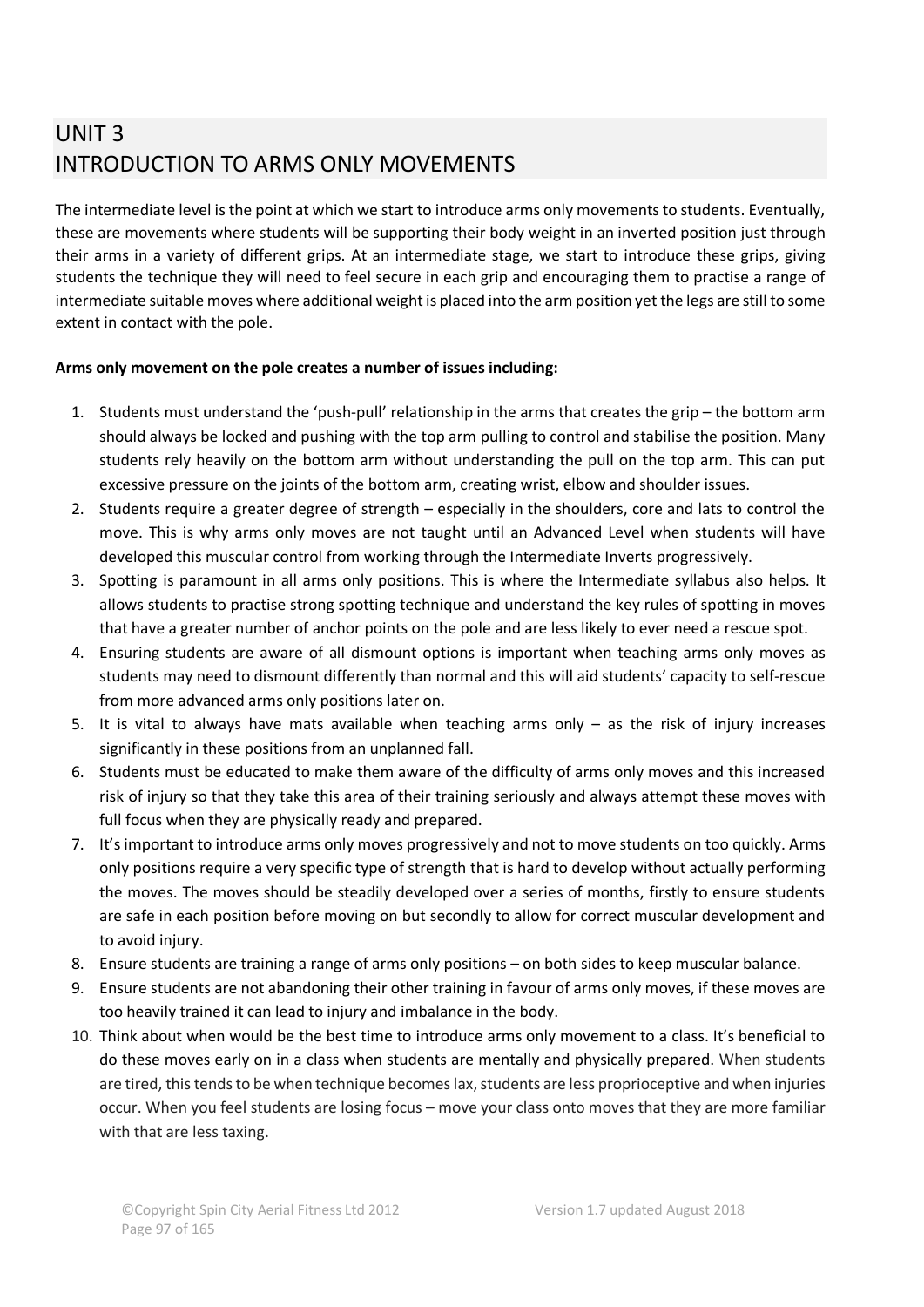#### PREP-POSITIONS

At the introductory level of arms only work, students will simply be taught the technique for each grip – without initiating a full release from the pole. Instead, we encourage students to practise the different grip using three 'prep' positions which all provide partial contact with the pole. The prep positions are:

## **1. Flower Position**

- **2. Inverted D**
- **3. Extended Butterfly**

On the following pages, you can find detailed descriptions of all the recommended prep positions, along with pictures of the positions and guidance on spotting technique.

| <b>PREP-POSITION</b>   | <b>DESCRIPTION</b>                                                    |
|------------------------|-----------------------------------------------------------------------|
| <b>FLOWER POSITION</b> | The Flower position provides the most comprehensive prep-             |
|                        |                                                                       |
|                        | position. It is a development from the Caterpillar drive learnt       |
|                        | previously in this course allowing students to transfer body weight   |
|                        | from the leg grip into the arm grip in a safe and effective way $-$   |
|                        | through the progressive relaxation and opening of the knee grip.      |
|                        | Not only is it a balance shape due to the square shoulder and hip     |
|                        | position, it provides a natural emergency dismount back into a        |
|                        | Crucifix on the pole. It is a stable base from which to practise the  |
|                        | 'push-pull' arm relationship and build students confidence and        |
|                        | strength. The consistent ankle grip in this pose also helps students  |
|                        | feel reassured as to the position of the pole throughout. As          |
|                        | students become more confident in the shape the legs can slide        |
|                        | lower down the pole, retaining the shape.                             |
|                        |                                                                       |
|                        | In the final position, key indicators you should be looking for are;  |
|                        | The hips should be square to the pole, slightly further away<br>✓     |
|                        | from the pole than the shoulders.                                     |
|                        | Shoulders should be square to the pole.<br>$\checkmark$               |
|                        | $\checkmark$ Student's eye line should be towards the ceiling.        |
|                        | $\checkmark$ The angle between the arm and the pole should be approx. |
|                        | 30 degrees (slightly larger for elbow/forearm grips).                 |
|                        | ✓                                                                     |
|                        | There should be a clear push through the bottom shoulder.             |
|                        | The core should be engaged with a flat or slightly hollow<br>✓        |
|                        | back position with a slightly tucked pelvis.                          |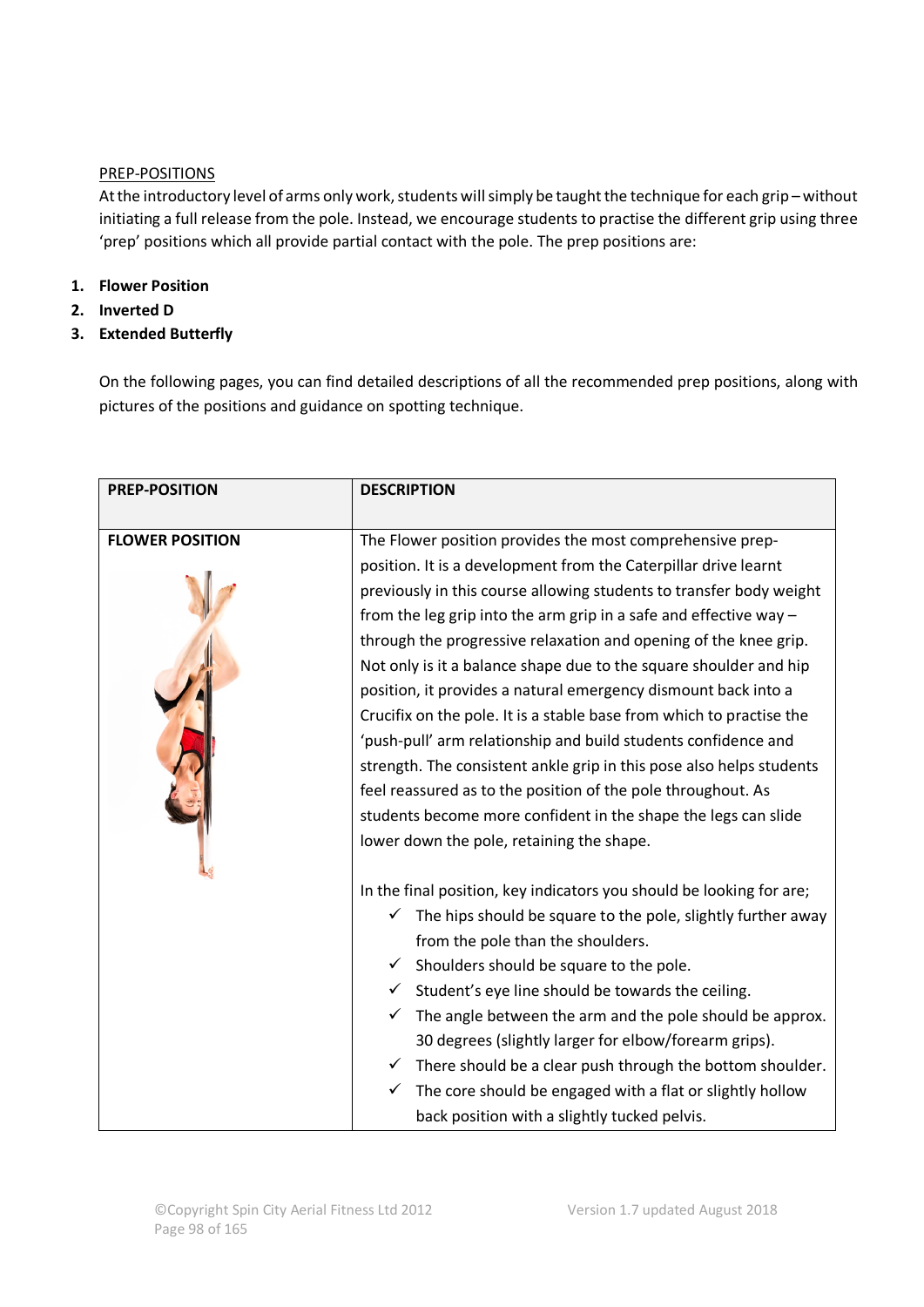The wrists should be straight with the ear sitting by the bottom arm bicep.

**To spot the position, place yourself behind the student with hands at the hips. It can be more comfortable to place a hand on the lower back and wrap the other arm around the student's waist to get a better base of support.**

**INVERTED D The Inverted D can provide students with a more challenging** variation than the Flower Position. Although still a 'square' to the pole position, the hips are further extended therefore making lateral balance a challenge. Again, students should progressively transfer the body weight from the leg to arm grip. It begins with a Caterpillar base action again to allow the arms to be placed on the pole in the chosen grip. From here, students should maintain the knee grip but uncross the ankles placing them either side of the pole. The knees are then relaxed with the pole held between the ankles allowing the hips to move away from the pole and the legs to straighten. As students become more confident, they can start to extend the shape by bringing the ankles lower dropping the hips away from the pole. Not only is balance more challenging in this shape, the dismount requires more skill to return to the Crucifix leg grip on the pole. An alternative version of Inverted D can be performed by first going into an Extended Butterfly then replacing the back leg onto the pole so that the pole is between the ankles.

> When assessing an Inverted D position, you should be looking for the same 'key indicators' as the Flower Position. Spotting is also largely similar for this shape again as it remains square to the pole and entry/exit points are identical.

**To spot this position take one arm around the waist of the student and place one arm on the small of the lower back. The students back leg should then feed over your shoulder. This is a great position to provide a guidance spot from into and out of the move, be it onto the pole or onto the floor.**